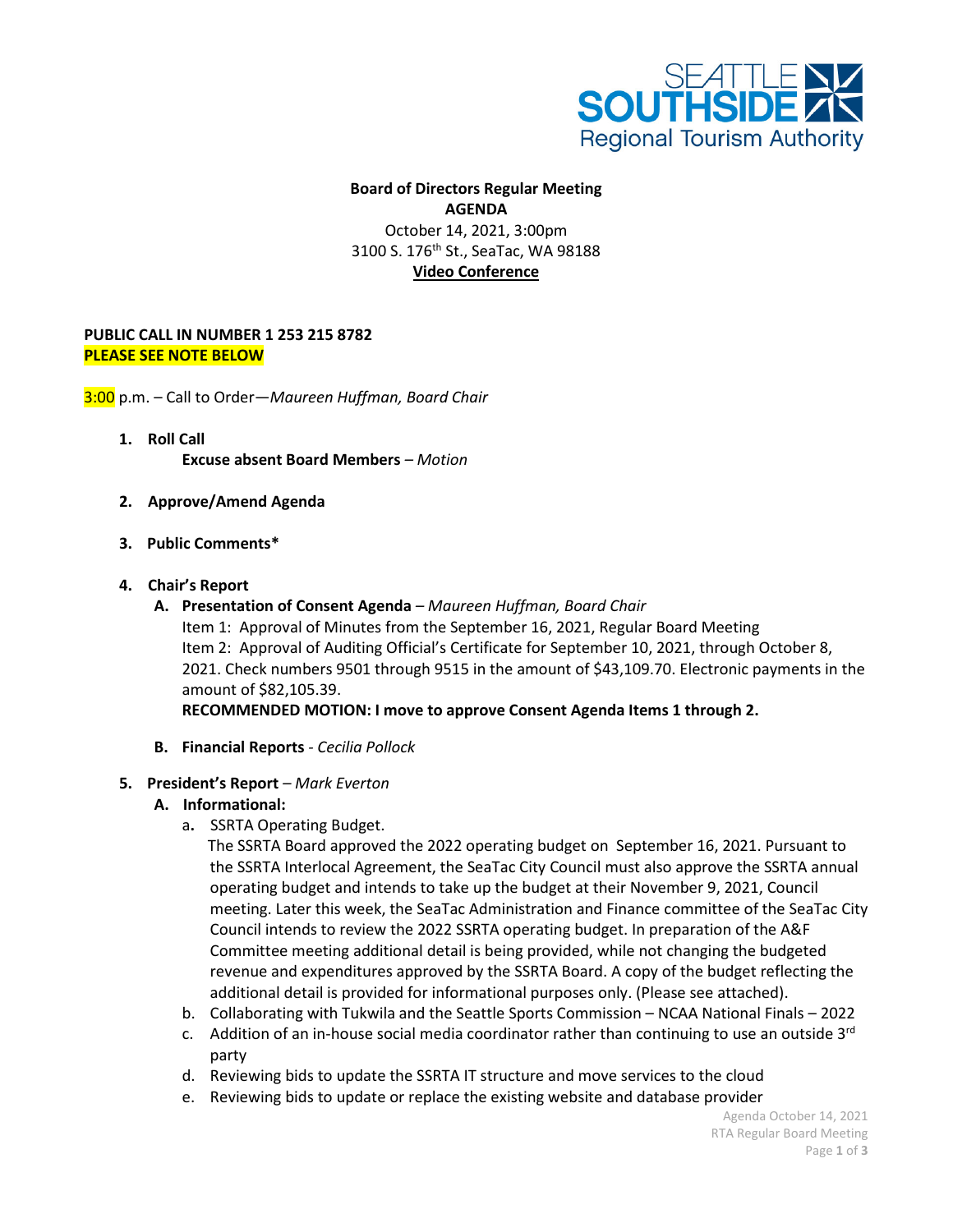- f. Implementing a data intelligence plan with a  $3<sup>rd</sup>$  party vendor to identify the demographics of SSRTA visitors and determine where they come from and where they visit while in the region
- g. Looking at alternatives to "Regional Tourism Authority" for consumer facing marketing. Testing "Explore Seattle Southside" along with the tag line "Gateway to the Northwest" rather than "Seattle's Backyard"

## **B. Action:**

a. 2022 Board composition.

The SeaTac City Council intends to take action on the proposed Seattle Southside Regional Tourism Authority Board of Directors composition at the regularly scheduled SeaTac City Council meeting on November 9, 2021. The Council will consider approval of three new members to the SSRTA board for three-year terms commencing on January 1, 2022: and the renewal of two existing board members for three-year terms commencing on January 1, 2022. (Please see attached recap of proposed composition)

Pursuant to the SSRTA Interlocal Agreement, The City of SeaTac, as the Legislative Authority of the Seattle Southside TPA, must review and approve all appointments to the SSRTA Board of Directors. As the SeaTac City Council intends to take action at the November 9, 2022, Council meeting and there is not a SSRTA Board meeting scheduled until January 13, 2022, the SSRTA board is being asked to 'conditionally' approve the Board composition pending the SeaTac City Council approval of the proposed board composition.

**RECOMMENDED MOTION**: I move to conditionally appoint to the RTA Board of Directors, Angela Mose, Position 1; Andrea Reay, Position 4; Westfield Senior Manager (TBD), Position 8; the re-appointment of Ken Stockdale, Position 2; Tiffany Hart, Position 5, for three-year terms commencing on January 1, 2022.

- **6. Executive Session –** O*ptional*
- **7. Other Business –** *Anyone*
- **8. Next Meeting Date –** *January 13, 2022*
- **9. Adjournment**

**\*PLEASE NOTE: Due to the current COVID-19 public health emergency, and social distancing protocols, pursuant to the Governor's and public health officials' orders, this meeting will be conducted virtually. The public may call in to the conference line to listen to the meeting per the details provided above. While you will be able to hear the meeting, you will not be able to participate in the meeting. You may be asked to identify yourself. Please note that if you are unable to mute your phone, everyone else on the call-in line will be able to hear you, so please refrain from speaking. If background noise or side conversations interfere with the meeting, your line may be muted or disconnected. The RTA is closed so no one will be able to physically attend this meeting.** 

**This is a Seattle Southside Board of Directors meeting and although open to the public, no public comment process is provided. If you have questions, please email them to autumn@seattlesouthside.com Thank you!**

> Agenda October 14, 2021 RTA Regular Board Meeting Page **2** of **3**